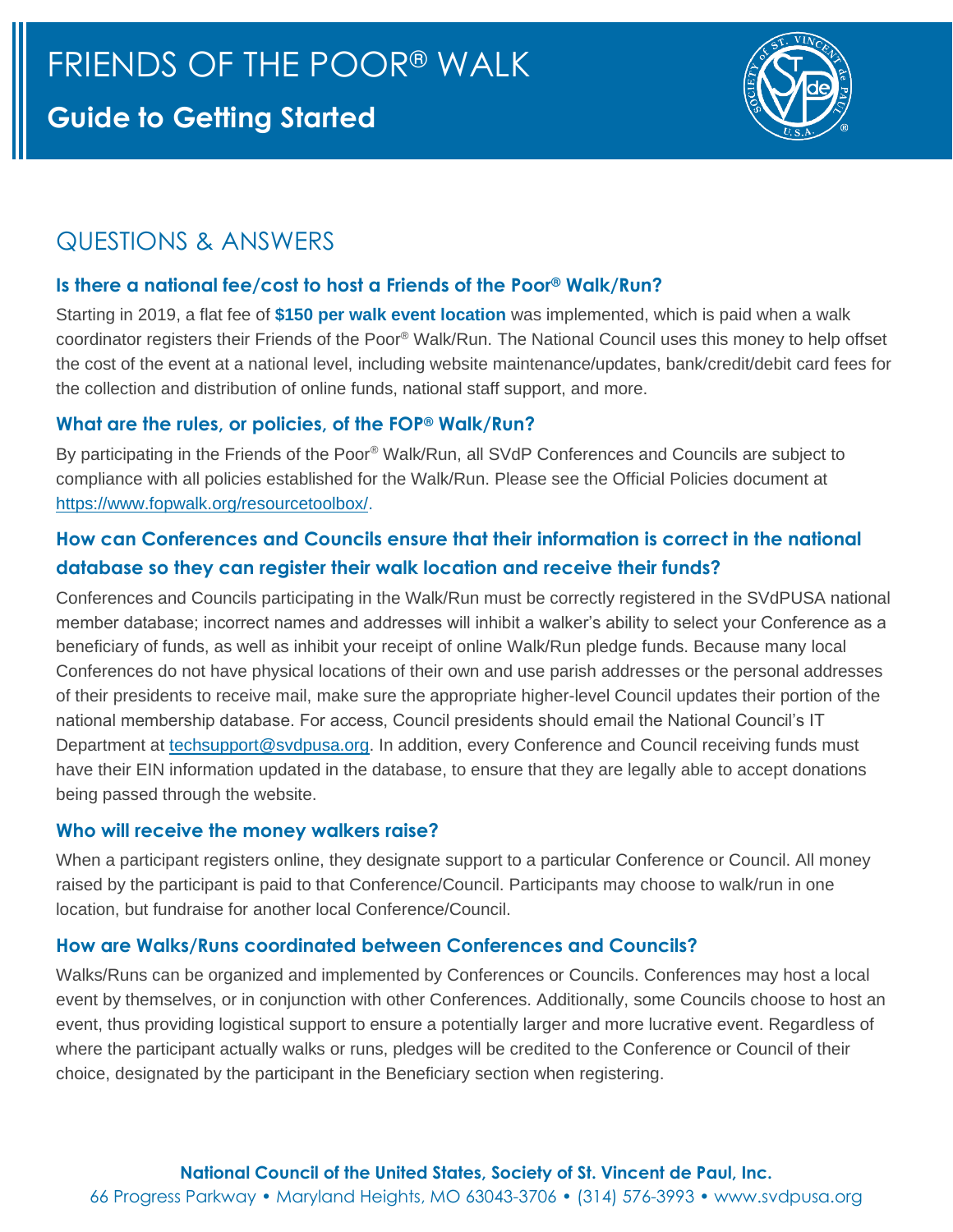#### **Can we pick another date for our event?**

If the national date (Saturday, September 24, 2022) for the Friends of the Poor® Walk/Run is in conflict with another community event, you may pick another date within a 30-day window, before or after, from the official national date. Please advise the National Council at [fopwalk@svdpusa.org](mailto:fopwalk@svdpusa.org) if you need to host your event on another date.

#### **How do we get people to participate?**

The easiest way to get a base of participants is to enlist the support of your Conference members. Ask each member to attend with at least five friends or family members. That will be your core group.

Since many people enjoy competition, you might issue a challenge between multiple service clubs, schools, or other organizations to see who can get the highest percentage of participation. Send a press release to local news media (see sample local press release on the website). Use your personal and work email to invite friends, family, and coworkers. Send a short message inviting them to walk with you or make a financial contribution. Also, ask your email contacts to bring friends or pass along the word about your event. Invite prominent community leaders to talk about the Walk/Run at meetings and events. Also ask their participation, and mention them in the press release.

#### **How are walkers/runners registered to participate in the Walk/Run?**

After the walk location has been registered, participants can register online at [www.fopwalk.org,](http://www.fopwalk.org/) or directly with their respective Conference/Council using the paper registration forms found online.

#### **Where do I get the Accident Waiver and Release of Liability Form?**

All participants and volunteers must sign the Accident Waiver and Release of Liability Form provided on the website in the Resource Toolbox. Any participant who registers online has already agreed to this Accident Waiver, and will not need to sign a hard copy on the day of the event. If a participant registers online at [www.fopwalk.org,](http://www.fopwalk.org/) they will be required to accept the waiver in order to finish their online registration.

#### **What is the benefit of using the online registration/pledge system?**

The online system is convenient and easy to use. Participants can register, invite pledges, and view their progress. Online registration dramatically reduces the amount of work for your Conference or Council by eliminating data entry work, manual credit card processing, receipt generation, tracking, and report generation. Also, the National Council covers all credit/debit card processing fees, so you get back 100% of donations made online.

#### **What is the registration fee for a walker/runner?**

There is no official registration fee required to register as a participant on behalf of the National Council Office. We encourage participants to fundraise as a "pledge-a-thon" event, rather than collect a flat registration fee.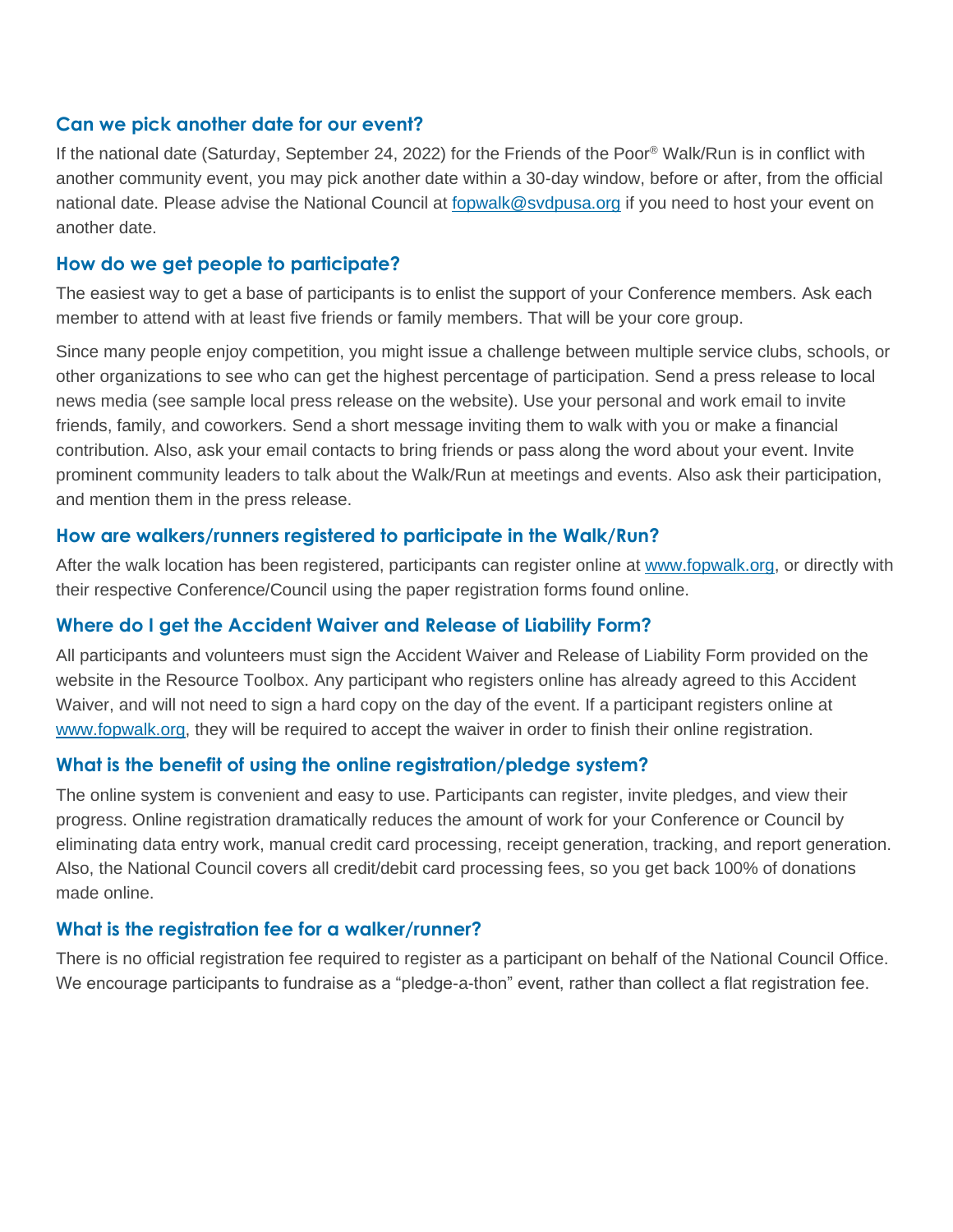#### **How does the website work?**

The website provides electronic forms that can be downloaded and printed locally, as well as other materials to support your local efforts. All monies collected through the online credit card system will be paid, upon final tally, by the National Council to the respective Conferences/Councils, as designated by each walker/runner.

#### **How do the pledges work?**

As the Walk/Run is operated on a fixed-length course (selected by local organizers), pledges are solicited in a fixed amount — not in a "\$ per mile" concept. Pledges are collected at the time they are made, with both online and paper-based systems. Online funds are given back directly to the local Conference or Council, and offline money can be collected the day of the event.

### **Can I raise money from local sponsors to help underwrite local costs?**

Yes! You can also seek sponsorships for products used at your event. For tips and sample forms on how to solicit donations and recognize your local sponsors, see the Coordinators Toolbox on the website.

### **How can we increase the chances of greater media attention?**

The website offers tools to achieve the best success in penetrating and growing local media attraction for your event. If you have questions, please contact the National Council Communications Team:

- Jill Pioter (314) 576-3993 x203 • [jpioter@svdpusa.org](mailto:jpioter@svdpusa.org)
- Michelle Boyer (314) 576-3993 x219 [mboyer@svdpusa.org](mailto:mboyer@svdpusa.org)

#### **Do we need to keep records?**

Conferences and Councils are strongly encouraged to maintain complete and accurate contact information for all participants and donors. In addition, accurate receipts of offline monies received should be provided in a timely manner to the donors. The website includes a receipt template for all participants to provide their donors as they make their pledge. At the end of the event, you will be asked to fill out a report form (see below).

#### **Do I need to do a final report? How does it work?**

Any Conference or Council hosting a Walk/Run must report all Walk/Run revenue, total number of participants, and dollars raised, on the required form to [fopwalk@svdpusa.org](mailto:fopwalk@svdpusa.org) or mailed to the National Council Office. To ensure timely delivery of online funds, please submit the required reporting forms by the requested dates.

#### **How do the online funds work?**

The website will be open for online donations until the end of October. After this date, checks for 100% of the donations will begin being processed, then mailed out directly to the designated beneficiaries.

#### **What are the details on the Walk/Run t-shirts?**

The National Council partners with a vendor to produce and distribute youth and adult Walk/Run t-shirts at a very reasonable price. You can still have your local corporate sponsors printed on the back if you wish, although pricing will vary by size. Shirts may be ordered on the Walk website, under the Coordinators tab.